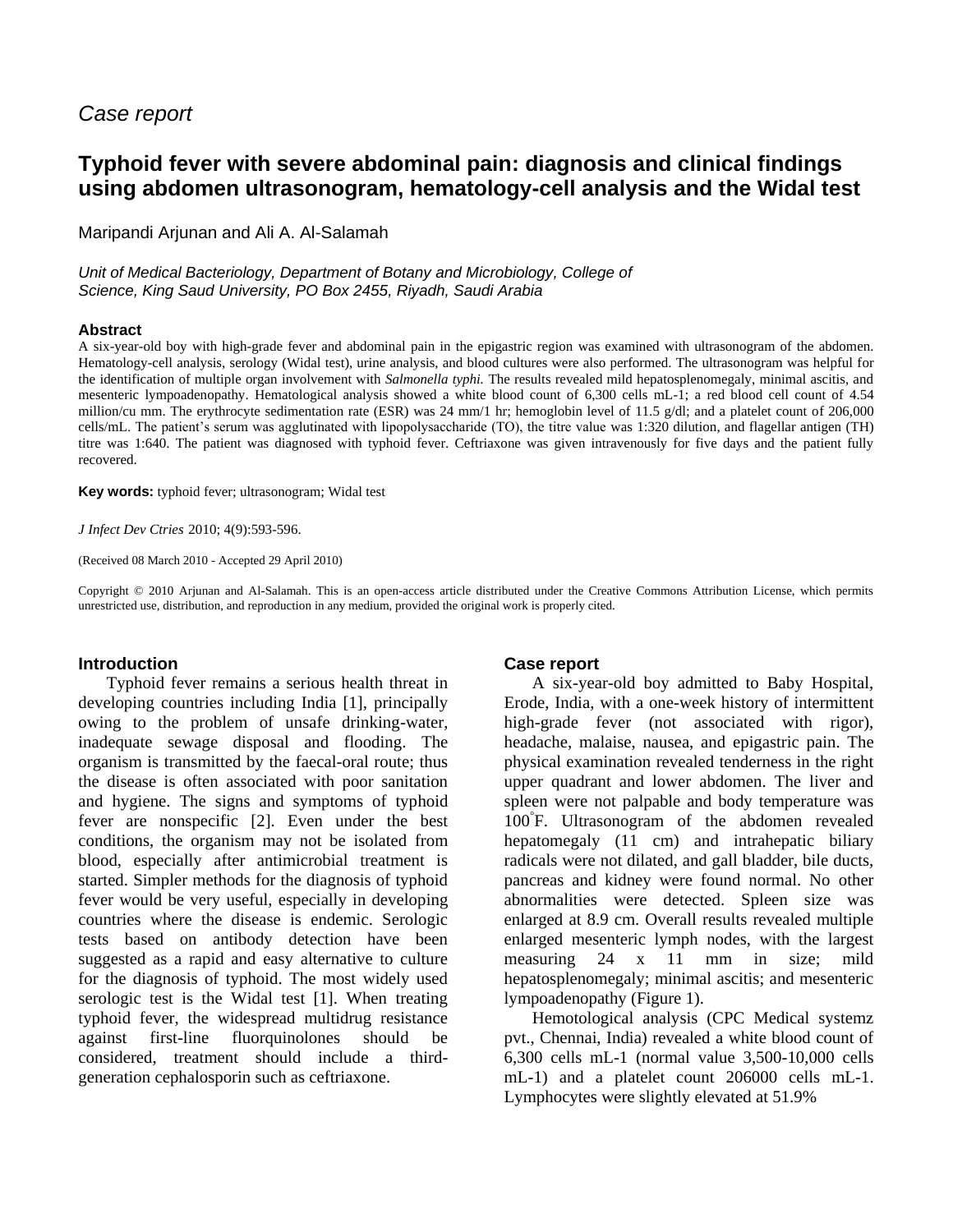

**Figure1.** Real time B-mode ultrasonogram of abdomen impression with hepatosplenomegaly, minimal ascitis and mesenteric lympoadenopathy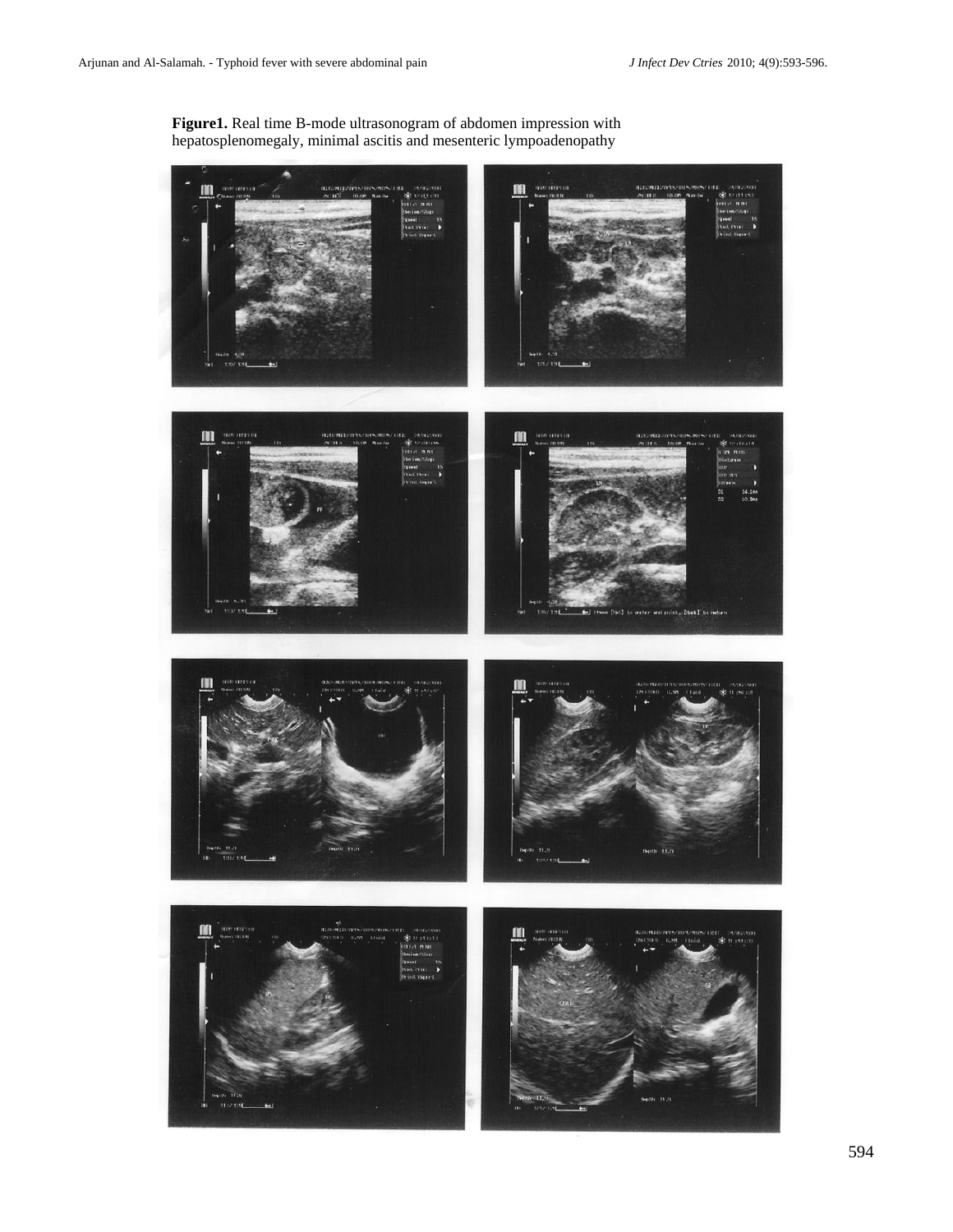(normal value 17.0-48.0%), with granulocyte at 42% (normal value 43.0 – 76.0%). Mean corpuscular volume (MCV) was within a normal range at 73.2 (normal value 80-97 cu.mm) whereas mean corpuscular hemoglobin (MCH) was low at 23.8 (normal value 26.5- 33.5 pg). The erythrocyte sedimentation rate was 1 24 mm/hr, and the hemoglobin level was 11.5 g/dl, Widal testing revealed the patient's serum was agglutinated with the lipopolysaccharide (TO); the titre value was 1:320 dilution and flagellar (TH) titre value was 1:640 dilution; and antigen of serotype *S.* Typhi was present.

The urine analysis report exhibited pus cells 2-3; occasional RBC; epithelial cells 1-2; bile salt and bile pigment were negative; and bacterial cells absent. Blood cultures were negative with no history of antimicrobial therapy in the previous seven days.

The patient received ceftriaxone intravenously at 750 mg per day along with Ranial (ranitidine) and Pantoprazole in two divided doses, and oral calpol (paracetamol, diphenhydramine hydrochloride) syrup once every four hours until the axiliary temperature remained below 100° F for at least 24 hours. The therapy was then maintained for an additional five days' at the same dose. All data were recorded on previously prepared special forms. The patient was examined twice daily and symptoms and clinical signs recorded. Axiliary temperature, arterial blood pressure, respiratory rate and pulse rate were recorded every six hours. The response to treatment was assessed by improvement in symptoms and signs of typhoid fever. After three days of treatment, clinical symptoms such as fever, headache, malaise, nausea, and abdominal pain disappeared. No adverse effects were observed clinically and biochemically from the patient's treatment with ceftriaxone. An infection is considered clinically cured if clinical signs and symptoms are resolved and the patient remains well during follow-up. Cefixime was administered at 100 mg, pantacid (Pantoprazole) 20 mg, and becosule (vitamin B complex) 5 ml per day for one week to avoid relapse.

## **Discussion**

Typhoid is still a serious disease, with mortality that ranges between 5% and 20% [3]. Global estimates are difficult; however, the greatest estimate of burden of disease is in Asia. The World Health Organization statistics estimate over 22 million cases annually, with at least 200,000 deaths [4]. Annual incidence rates of up to 980 per 100,000 have been reported from Delhi, India [5].

The present study's clinical parameters of the patient have been previously described and provide useful markers for typhoid fever in children with prolonged fever that could be lead to hepatosplenomegaly and lympho-adenopathy. Tatli *et al.* [6] reported similar common presenting symptoms, *i.e.,* high-grade fever with headache, myalgia and anorexia. Another study reported that 75% of patients had hepatomegaly and 54% of patients had splenomegaly [7], while others have reported that typhoid fever in children was associated with fewer chills than in adults[3,5]. This difference may be due to poorer verbal reporting by pediatric patients. Gastrointestinal symptoms, such as abdominal pain, diarrhea, and nausea/vomiting, were the second most common manifestations of typhoid. Eosinopenia has also been a common and useful marker for typhoid fever in children with prolonged fever and hepatosplenomegaly [7,2]. The Widal tests in our study revealed that the H antigen had a higher titer value than the O antigen, and other reports have described similar observations [6,2]. In our study, ceftriaxone was used for five days and no relapse occurred during follow-up. This therapy was based on previous treatment of children with typhoid fever in our hospital. The results suggest that the course of therapy used in this study had a better outcome than the use of short-term ceftriaxone. Similar results were observed by Tatli *et al.* [6]; in their study, ceftriaxone was used for about 10 days and no relapse occurred during follow-up. Acharya *et al*. [8] reported intravenous doses of ceftriaxone75mg/kg once daily in children for five days, with clinical cure defervescence without complication or relapse, and no further treatment was required. The recommended treatment of multidrug-resistant (MDR) typhoid cases with broad-spectrum cephalosporins is uncertain; in some studies children with culture-proven MDR typhoid cases were treated with intravenous ceftriaxone (CRO) (65 mg/kg of body weight/day) for seven days (short course; *n* 529) or 14 days (conventional; *n* 528). The response to therapy was evaluated by the serial monitoring of the typhoid morbidity. In contrast to the conventional therapy, 14% of the children receiving CRO for seven days had a confirmed bacteriological relapse within four weeks of stopping therapy [9].

Appropriate antibiotic treatment is important to cure typhoid fever with minimal complications. The choice of drug and the duration of therapy depend on